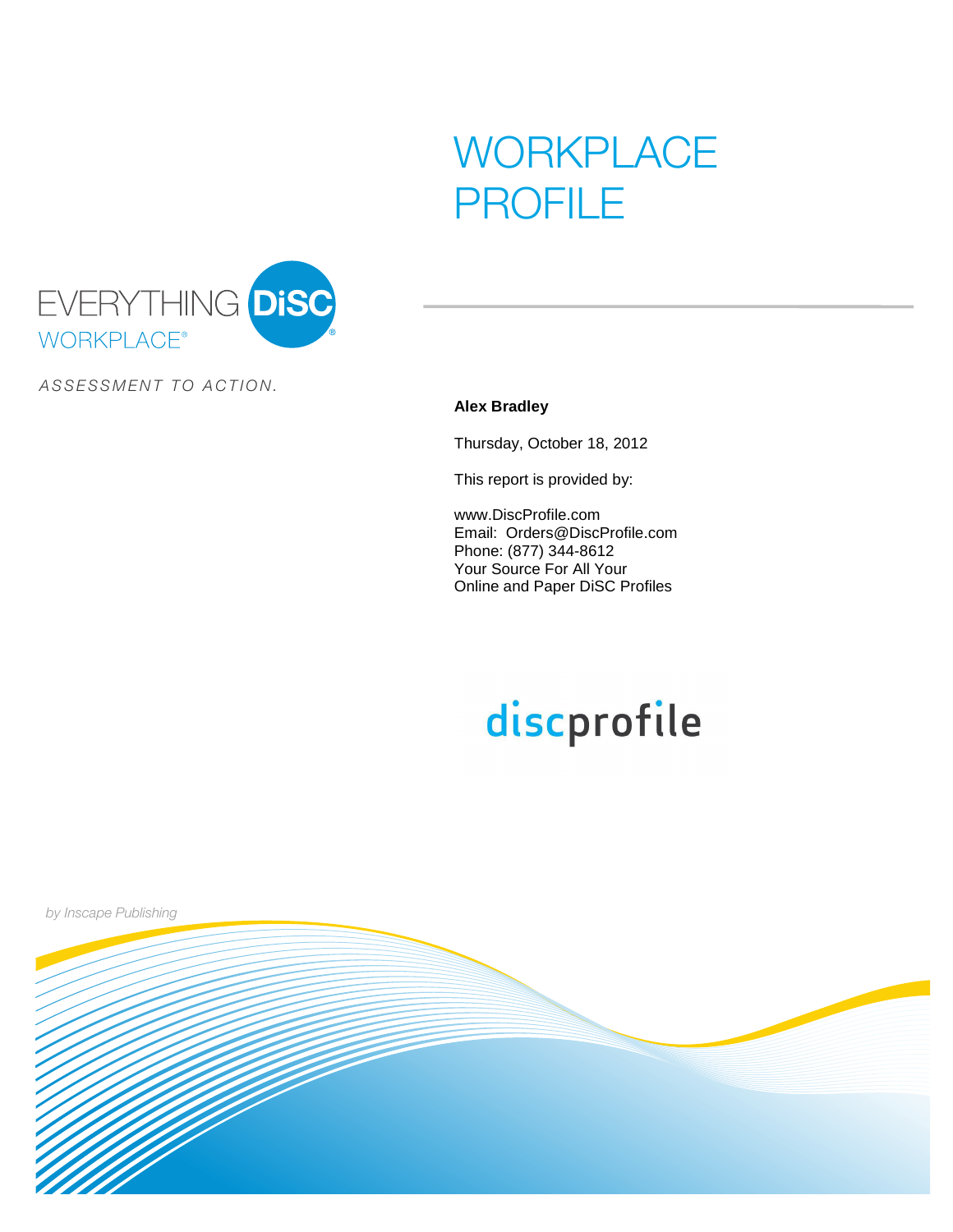### INTRODUCTION TO DiSC®



Alex, have you ever wondered why connecting with some people is easier for you than with others?

Maybe you've noticed that you relate better to colleagues who focus more on teamwork and providing support.

Or, maybe you're more comfortable working with those who take a more easy-going approach than those who approach every task with intensity.

Or, perhaps you relate best to people who are more diplomatic than forceful.

Welcome to Everything DiSC Workplace®. The DiSC® model is a simple tool that's been helping people to connect better for over thirty years. This report uses your individual assessment data to provide a wealth of information about your workplace priorities and preferences. In addition, you'll learn how to connect better with colleagues whose priorities and preferences differ from yours.

### Cornerstone Principles of Everything DiSC Workplace

- All DiSC styles and priorities are **equally valuable** and everyone is a blend of all four styles.
- Your work style is also influenced by **other factors** such as life experiences, education, and maturity.
- **Understanding yourself** better is the first step to becoming more effective when working with others.
- Learning about **other people's DiSC styles** can help you understand their priorities and how they may differ from your own.
- $\blacktriangleright$  You can improve the quality of your workplace by using DiSC to build more **effective relationships**.

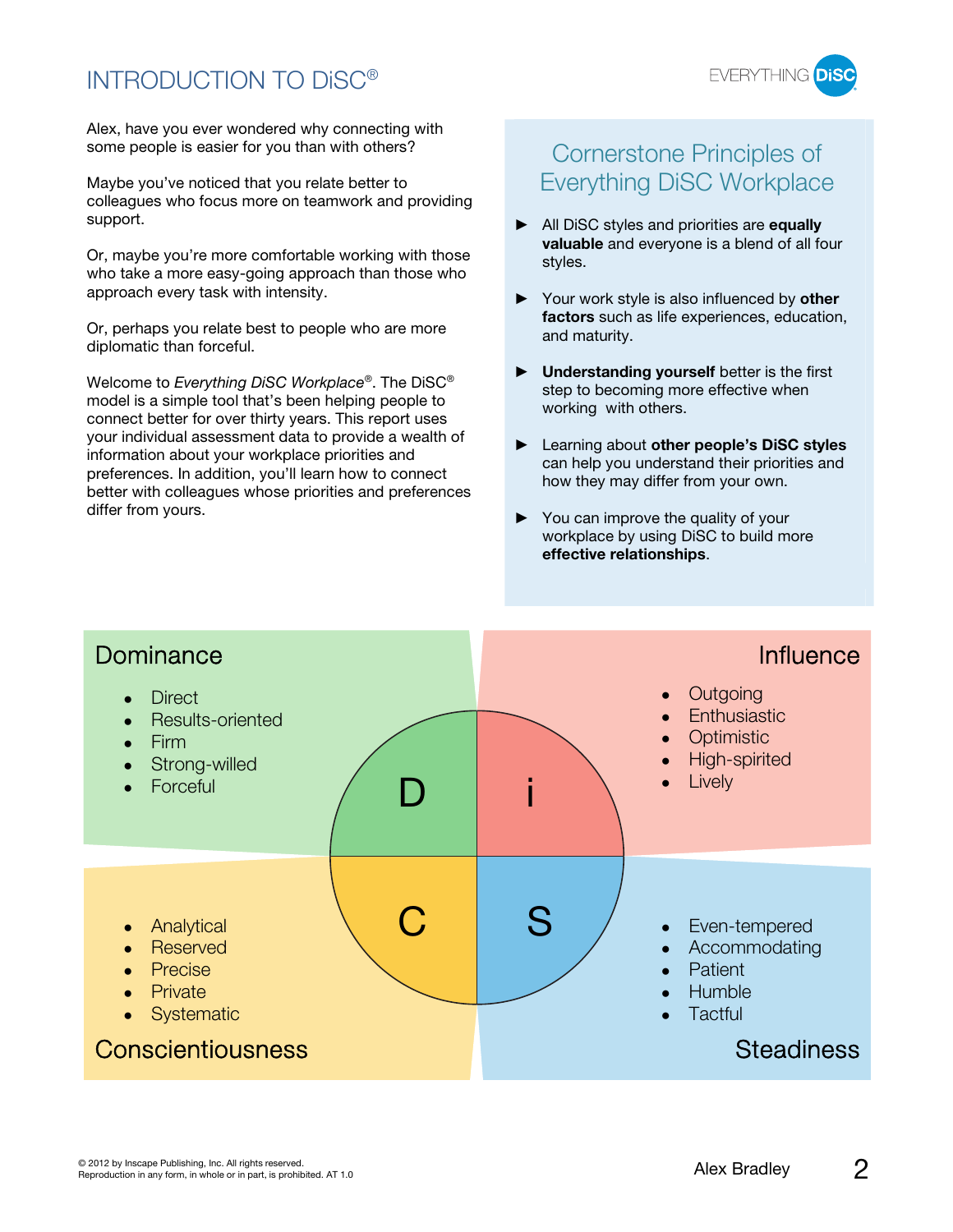### YOUR DiSC® OVERVIEW



### How is this report personalized to you, Alex?

In order to get the most out of your Everything DiSC Workplace® Profile, you'll need to understand how to read your personal map.

# Your Dot

As you saw on the previous page, the Everything DiSC® model is made up of four basic styles: D, i, S, and C. Each style is divided into three regions. The picture to the right illustrates the 12 different regions where a person's dot might be located.

Your DiSC® Style: Si

Your dot location shows your DiSC style. Because your dot is located in the S region but is also near the line that borders the i region, you have an Si style.

Keep in mind that everyone is a blend of all four styles, but most people tend strongly toward one or two styles. Whether your dot is in the center of one style or in a region that borders two, **no dot location is better than another.** All DiSC® styles are equal and valuable in their own ways.



### Close to the Edge or Close to the Center?

A dot's **distance from the edge** of the circle shows how naturally inclined a person is to encompass the characteristics of his or her DiSC style. A dot positioned toward the edge of the circle indicates a strong inclination toward the characteristics of the style. A dot located between the edge and the center of the circle indicates a moderate inclination. And a dot positioned close to the center of the circle indicates a slight inclination. A dot in the center of the circle is no better than one on the edge, and vice versa. Your dot location is about halfway between the edge of the circle and the center, so you are **moderately inclined** and probably relate fairly well to the characteristics associated with the Si style.

Now that you know more about the personalization of your Everything DiSC Workplace Map, you'll read more about what your dot location says about you. Then you'll learn about your personal map shading and priorities, and discover how this affects your preferences. After that, you'll learn some basics about the other DiSC styles and how to use that information to connect better with everyone in your workplace.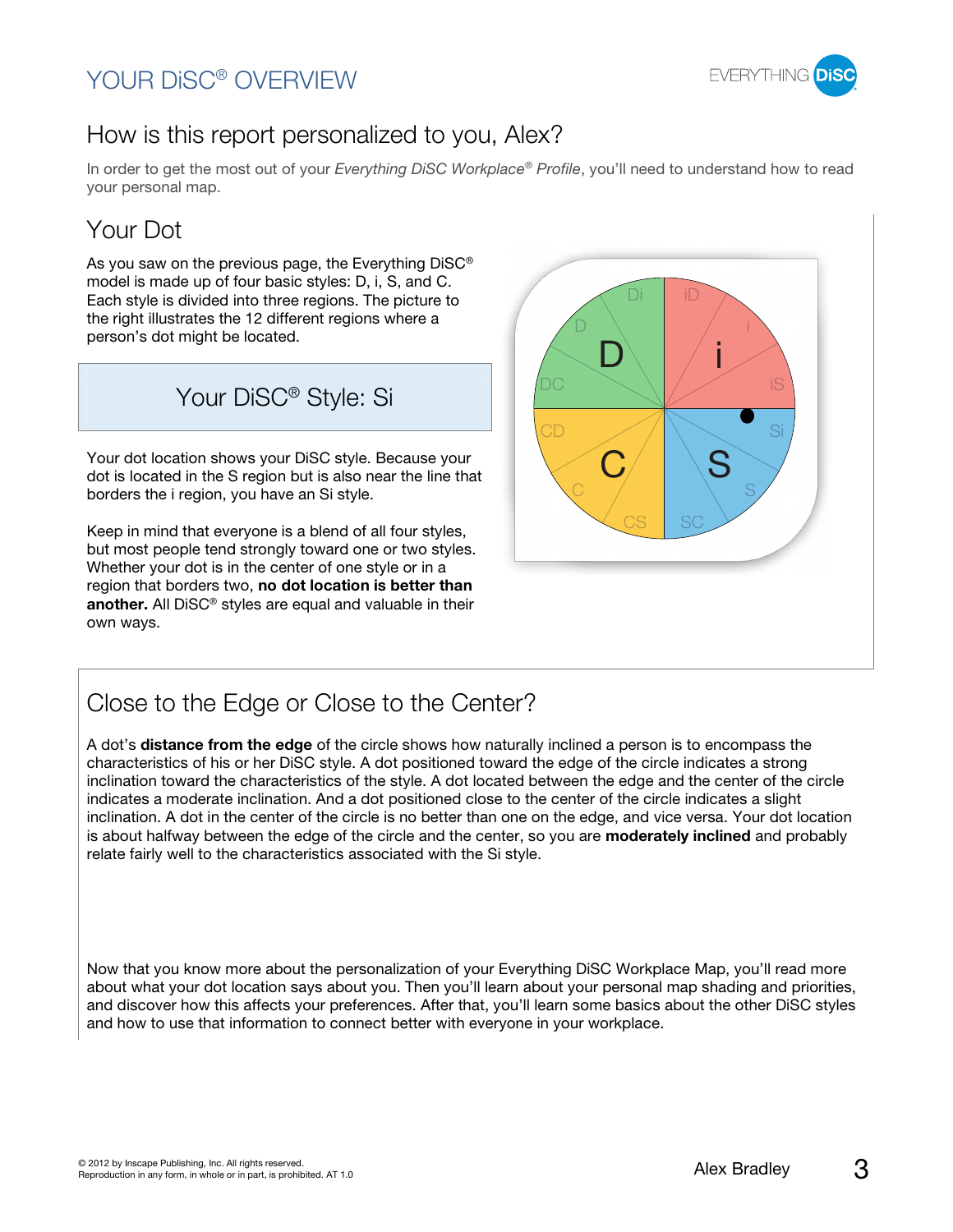

### Your Dot Tells a Story Your DiSC Style is: Si



Because you have an Si style, Alex, you're probably a friendly person who reaches out to others with your warmth and sincerity. You tend to be empathic, and you're likely driven by a desire to like and be liked. You're quick to offer a smile, and you make an effort to get to know people personally.

You're probably a service-oriented person who enjoys meeting the needs of other people and working quietly behind the scenes. Furthermore, you want to be helpful, so you often take extra time to listen to people's problems. However, you're usually able to balance your own needs as well when trying to accommodate others.

Most likely, you're genuinely interested in what people have to say,

and you may spend more time listening than speaking. Because you want to connect, you make it clear to others that their feelings are important to you. You may even file away important details about those you work with, such as birthdays or tidbits about their families. You tend to be tactful, and you choose your words carefully to avoid any miscommunication.

Because you appreciate a calm environment, you may be uncomfortable with rapid, unpredictable change, and you probably assume that rules and traditions exist for a reason. In addition, you may sometimes hesitate to move ahead with bold plans if you're unsure that everyone is on board. However, because you're also willing to go with the flow, forceful or passionate colleagues may be able to convince you to support their more adventurous ideas.

Like others with the Si style, you seek the approval of others, and you're concerned about letting people down. As a result, you may strive to meet everyone's expectations, and you probably feel bad if you think someone is disappointed with you. At the same time, you want to know when you have done a good job, and while you probably don't seek out public recognition, you do appreciate genuine praise.

Because you tend to be accepting, you may demonstrate loyalty to individual coworkers and your workplace. You're probably able to overlook people's personality quirks and weaknesses. However, you may have found that you can get yourself into trouble by trusting people who don't deserve it.

Since you enjoy being cooperative, others may see you as a valuable team player. Most likely, you believe that well-orchestrated teamwork leads to superior results. Competitive situations aren't really your style, and you probably find it a bit hard to understand people who seem most interested in individual accomplishments.

Because of your need for harmony, you're unlikely to confront others in conflict situations, and you don't respond well to aggression. In fact, you may refuse to deal with negative information even when it's important to do so, and as a result, situations may drag on without resolution. Although you tend to keep an even keel, suppressing your frustration during tense moments may prove counterproductive, causing bitterness to simmer beneath the surface. Still, you often prefer the role of peacemaker, trying to find solutions that work for everyone.

Alex, like others with the Si style, your most valuable contributions to the workplace may include your commitment to teamwork, your empathy, and your ability to connect with others. In fact, these are probably some of the qualities that others admire most about you.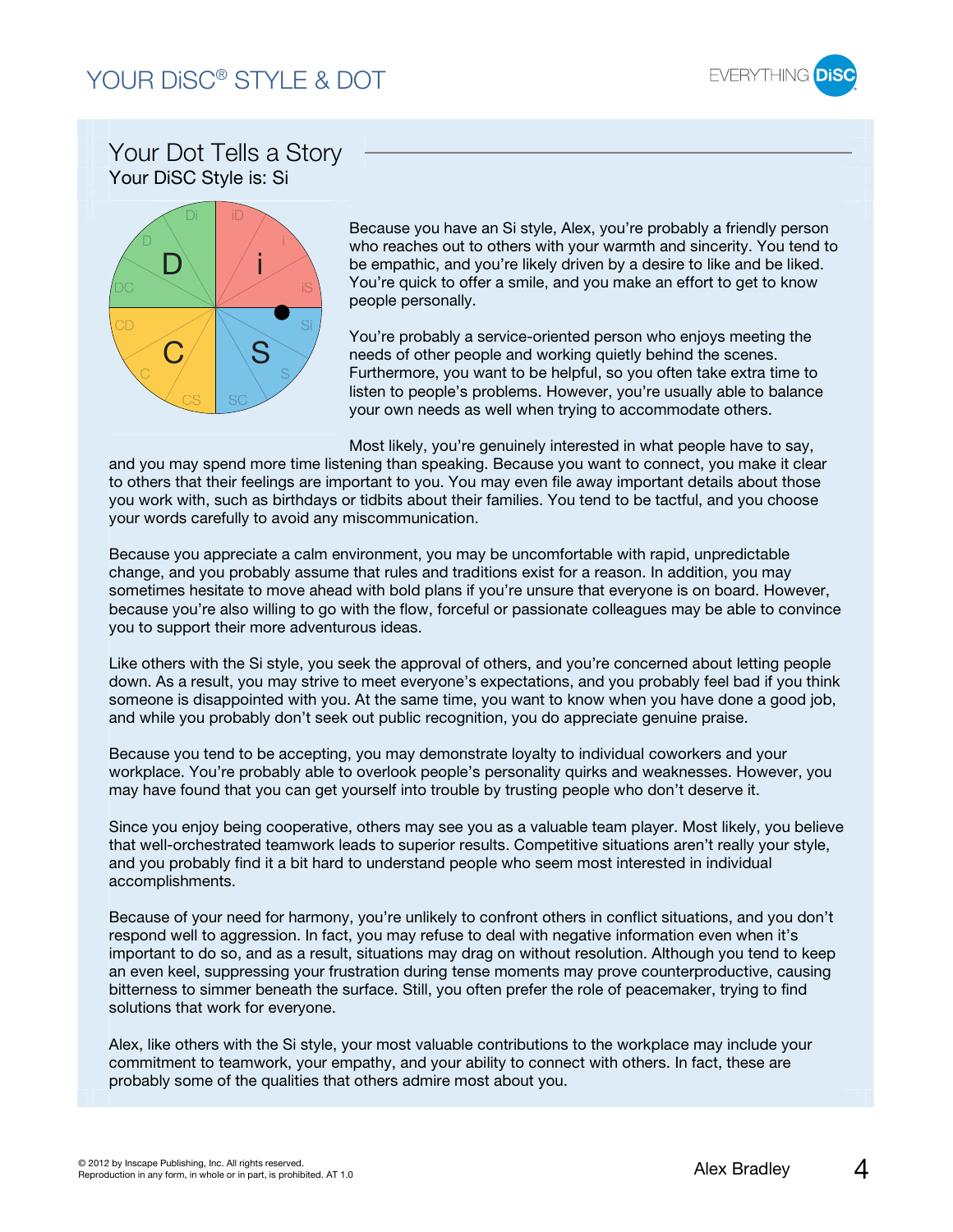# YOUR DISC® PRIORITIES & SHADING



# Your Shading Expands the Story

Alex, while your dot location and your DiSC® style can say a great deal about you, your map **shading** is also important.

The eight words around the Everything DiSC map are what we call **priorities**, or the primary areas where people focus their energy. The closer your shading comes to a priority, the more likely you are to focus your energy on that area. Everyone has at least three priorities, and sometimes people have four or five. **Having five priorities is no better than having three, and vice versa**.

Typically, people with the Si style have shading that touches Collaboration, Support, and Enthusiasm. Your shading stretches to include Action and Accuracy, which isn't characteristic of the Si style.



### What Priorities Shape Your Workplace Experience?

#### **Valuing Collaboration**

Alex, because you value friendly cooperation, you find it motivating to work on a team. In fact, you probably have a knack for bringing people together and making everyone feel included. Most likely, you see the benefit in acknowledging others' opinions, and you may feel disconnected from people who prefer to work independently. You believe collaboration helps create a warm, cohesive environment.

#### **Giving Support**

People with the Si style tend to be caring and compassionate. You probably find it upsetting when others are distressed or unhappy. Most likely, you want people to find you approachable, and you're always willing to offer help or listen patiently. Because a warm, sympathetic environment is important to you, you focus on giving support whenever it's needed.

#### **Generating Enthusiasm**

Like others with the Si style, you're probably cheerful and optimistic, even when faced with adversity. You like to appear upbeat and open, and you probably want the people around you keep a positive outlook as well. For this reason, you tend to assume the best in people instead of dwelling on their flaws. Because it's important to you to create a happy and lighthearted environment, you focus on generating enthusiasm.

#### **Taking Action**

Also, you appear to place a high value on swift, immediate progress, a characteristic that is unusual for the Si style. You probably prefer to get going right away, and you may become impatient with obstacles that stand in your way. You're unlikely to be intimidated by rapid change or the need to improvise. Once you've chosen a course of action, you tend to stick to it and keep moving.

#### **Ensuring Accuracy**

You also tend to prioritize quality results and objective facts, which is a bit unexpected for someone with the Si style. Because you often focus on precision, you may be uncomfortable with vague or ambiguous ideas. Not only do you want to get things done, but you want to get them done right. As a result, you probably consider your options carefully before pursuing any course of action.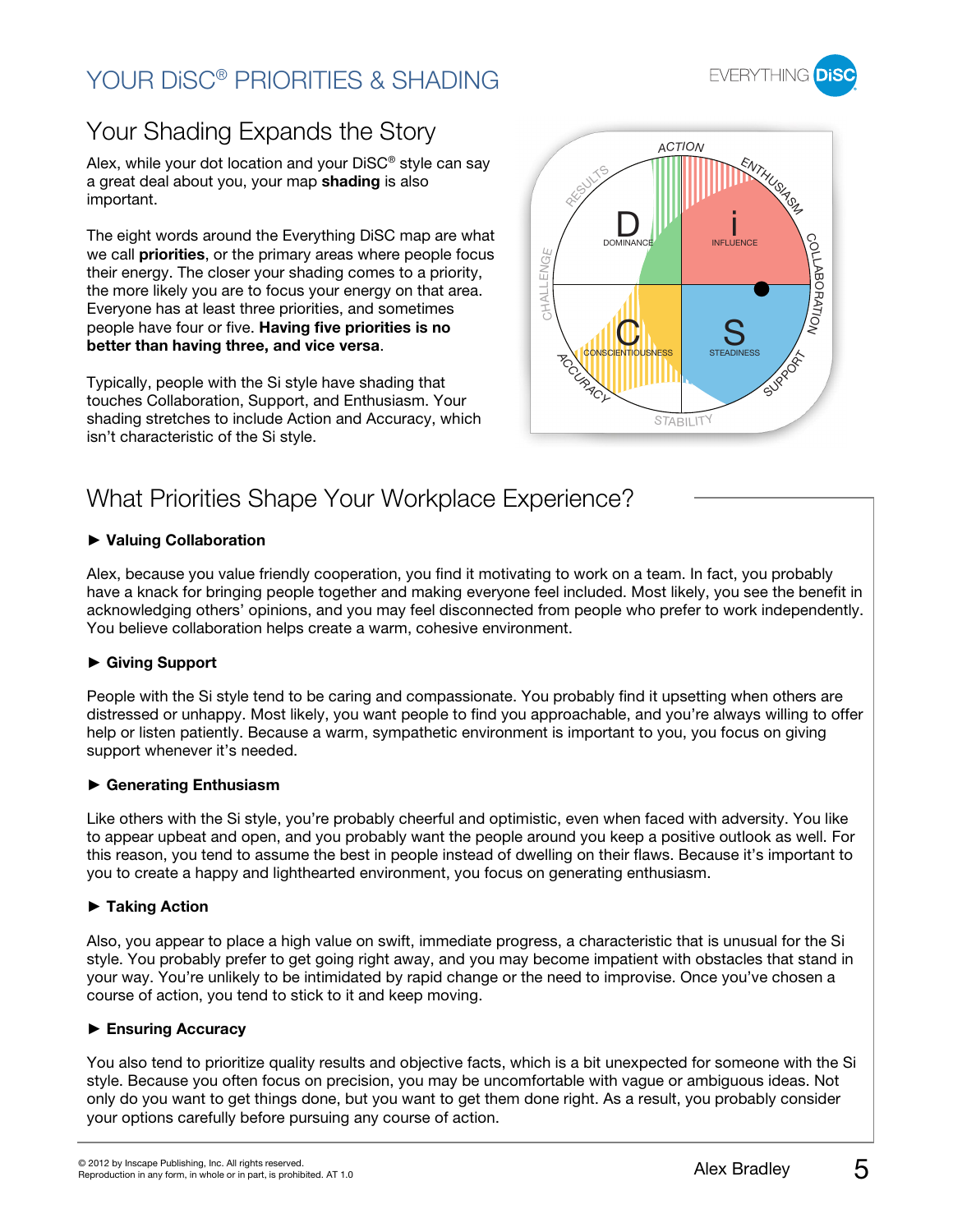# YOUR MOTIVATORS & STRESSORS



### What Motivates You?

Different people find different aspects of their work motivating. Like other people with the Si style, you probably appreciate opportunities to get to know others on your team and work with them toward a shared goal. Most likely, you have a strong preference for supportive, trusting environments where people pay attention to each other's needs and provide encouragement. However, you may also enjoy an energetic environment that still allows you to focus on precision, and this is less typical of the Si style.

You probably enjoy many of the following aspects of your work:

**VIOTIVATORS** MOTIVATORS

- Collaborating with coworkers
- Making a positive difference in people's lives
- Being complimented on a job well done
- **Developing relationships with others**
- Being around people who are lively and cheerful
- Getting things moving
- Initiating change
- Emphasizing accuracy and precision
- Catching errors or flaws in design

### What is Stressful for You?



What do your priorities say about what motivates you and what you find stressful?

Then there are those aspects of your work that are stressful for you. Because you tend to value relationships and harmony, you may find it particularly difficult to work with people who are too pushy or critical. Having to fight to make your voice heard or your needs considered may drain your energy. And because conflict can make you uncomfortable, you may find it difficult to confront others with tough feedback, even when it's necessary. At the same time, unlike others with the Si style, you may become irritated if you feel people are wasting your time, and it may be stressful for you if you're not allowed to achieve the precision you value.

Many of the following aspects of your work may be stressful for you:

- **STRESSORS** STRESSORS
- Saying no
- Dealing with angry or argumentative people
- Giving unpleasant feedback
- **Being forceful or insistent with others**
- **Working in a tense or chaotic environment**
- Moderating your quick pace
- **Working methodically toward long-term goals**
- **Making decisions without time for analysis**
- **Being wrong or unprepared**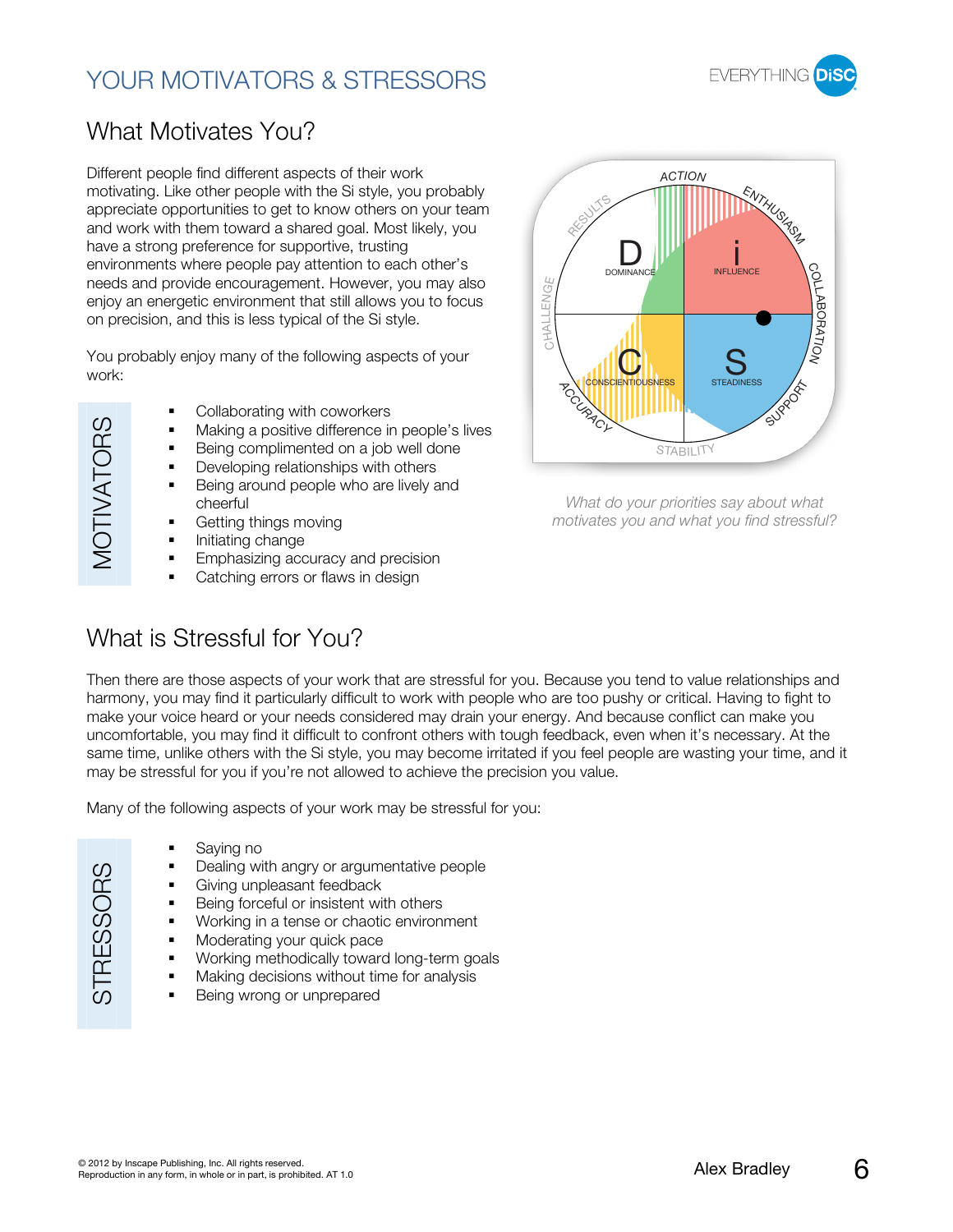# OVERVIEW OF THE DiSC® STYLES



The graphic below provides a snapshot of the four basic DiSC® styles.

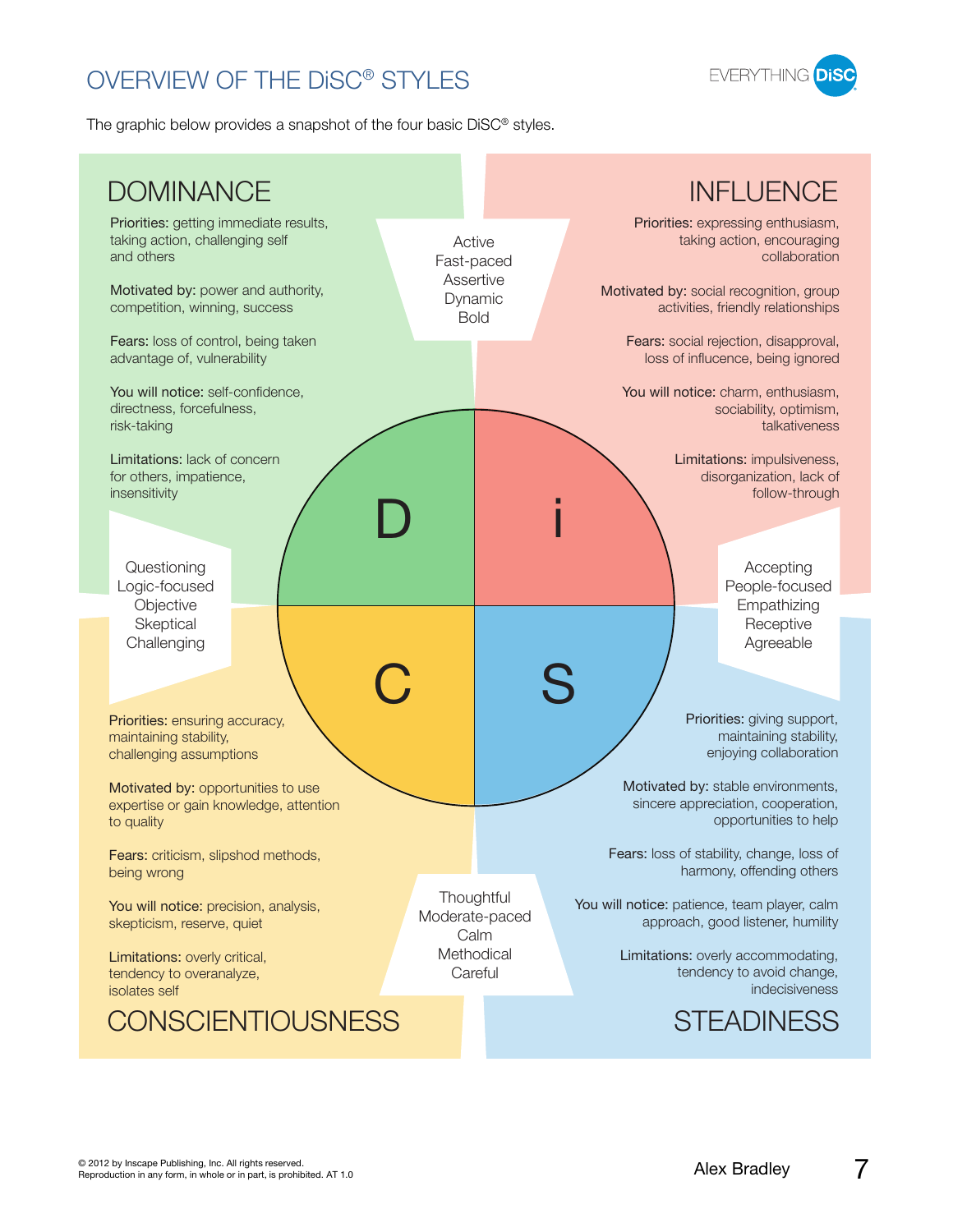# UNDERSTANDING HOW YOU REACT TO THE D STYLE EVERYTHING Disc

Imagine that you regularly interact with someone with a D style. She's well-respected by the organization as a gogetter who delivers on her promises, but you probably find her direct, businesslike approach to be overly aggressive. Also, because you tend to be friendly and supportive, you may have trouble relating to her competitive drive for results.

Unlike others with the Si style, you share her priority of action, so you may welcome her desire to move quickly. To you, this colleague seems to thrive on rapid progress, driving toward bold and dramatic change, and you're usually comfortable with this kind of fast-paced and dynamic work environment. Still, because you value people's feelings and want to accommodate everyone's needs, you may wonder why she seems to push her ideas through without considering how they affect other people.

Furthermore, since you do your best to stay focused on the positive, you may not relate to her skeptical and questioning nature very well. She may not seem as interested in teamwork as you are, and you might wonder why she seems to prefer to challenge ideas rather than collaborate with people.



|                           | $\checkmark$ Blunt     |
|---------------------------|------------------------|
| To you, people with the D | $\checkmark$ Forceful  |
| style may seem:           | $\checkmark$ Demanding |
|                           | $\checkmark$ Dominant  |

### What is the Motivation for their Behavior?

As you can see from the map, people with the D style prioritize Results, Action, and Challenge. Because they place such a high value on these three areas, it will probably affect your working relationship with them.

#### **Results**

People with the D style tend to be strong-willed individuals who prioritize **Results**. Because they are so driven, they constantly look for new challenges and opportunities. They strive for success and won't give up just because they run into a few obstacles. You may find their competiveness difficult to relate to, but they're naturally determined to push to succeed.

#### **Action**

In addition, they prioritize **Action**, so they focus on achieving their goals quickly and forcefully. Cautious and predictable environments are particularly tedious for them, and they may get impatient if others spend a lot of time analyzing ideas rather than acting on them. Since you also like to move quickly, you probably have little trouble relating to their bold style.

#### **Challenge**

Furthermore, those with the D style also prioritize **Challenge**. Because they want to control outcomes, they're often questioning and independent-minded. They are unlikely to accept things they're unsure about, and they won't hesitate to challenge ideas that they don't agree with. Since you prefer to cultivate friendly relationships with others, you may have trouble relating to their sometimes challenging approach.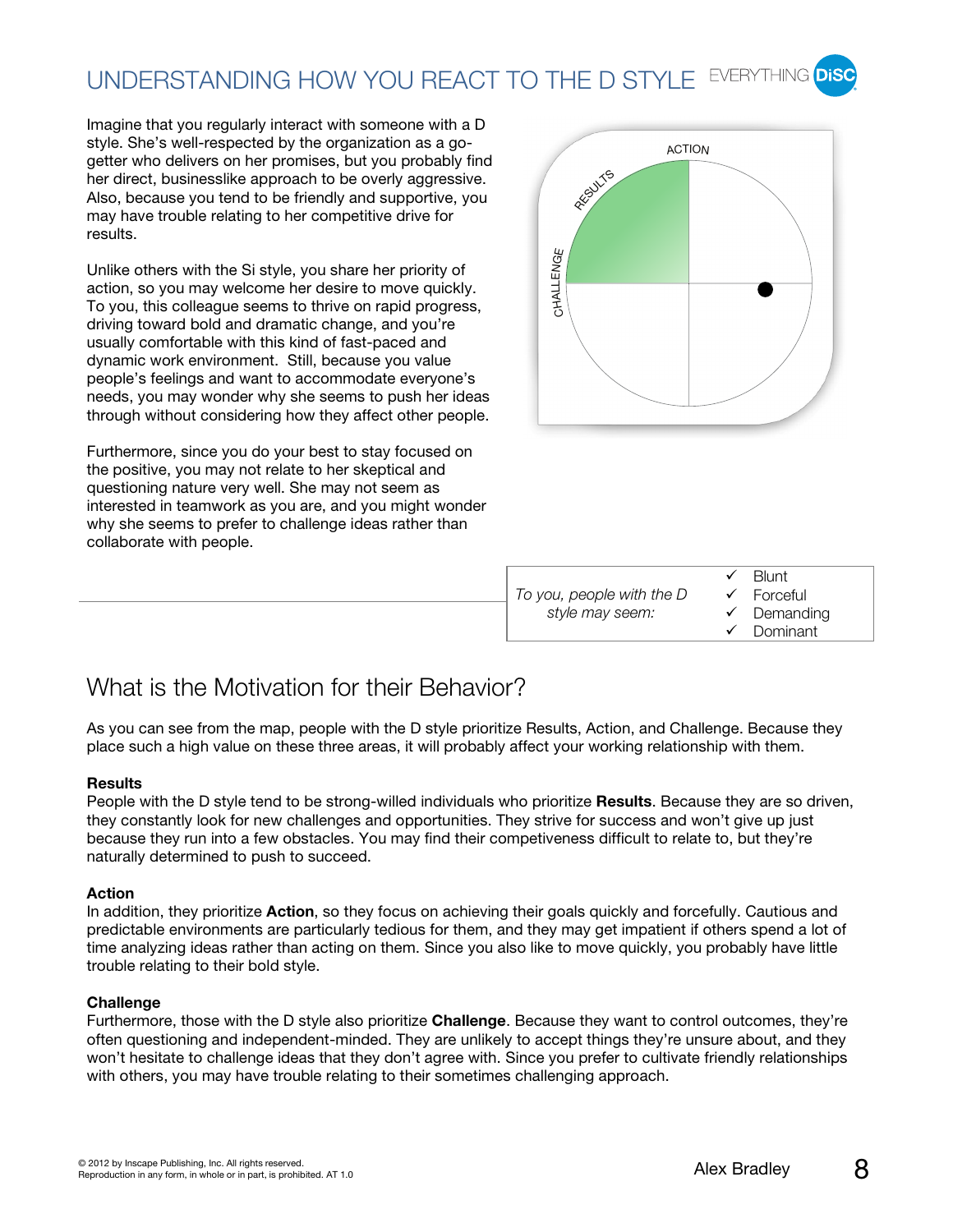#### **EVERYTHING** UNDERSTANDING HOW YOU REACT TO THE i STYLE

Now, imagine that you also work with someone who has an i style and shares your priority of enthusiasm. He seems to know everyone on a first-name basis and always has the latest scoop. Since you can identify with his positive outlook and his upbeat approach, you probably appreciate his receptivity to new ideas.

Unlike others with the Si style, you share his priority of action, and you don't mind when he initiates rapid change. Most likely, you are able to keep up with his energetic approach, and you probably admire his spontaneity. However, while you both prefer a quick pace, he's probably a bit more impulsive than you are, so at times you may have trouble keeping up as he moves from idea to idea.

Since you both value collaboration and teamwork, you're probably happy to work together on projects. To you, he seems comfortable in the spotlight, and because you also enjoy the social aspects of work, you may appreciate his fun, outgoing nature. However, at times, you may wonder how he gets any work done with all that socializing and joke telling.



|                           | $\checkmark$ Impulsive   |
|---------------------------|--------------------------|
| To you, people with the i | $\checkmark$ Fun-loving  |
| style may seem:           | $\checkmark$ Encouraging |
|                           | $\checkmark$ Open        |

### What is the Motivation for their Behavior?

As you can see from the map, people with the i style prioritize Enthusiasm, Action, and Collaboration. Because they place such a high value on these three areas, it will probably affect your working relationship with them.

#### **Enthusiasm**

People with the i style put a high priority on **Enthusiasm** and tend to maintain an upbeat attitude. Because they get excited about new possibilities, they may be very expressive when communicating their ideas. You probably appreciate their warmth and optimism, but you may have difficulty matching their energetic and high-spirited approach.

#### **Action**

In addition, they prioritize **Action**, so they focus on making quick progress toward exciting solutions. Because they tend to be fast-paced, they may be eager to get going without spending a lot of time considering the consequences. Since you tend to get going quickly, you may appreciate their spontaneous approach.

#### **Collaboration**

Furthermore, those with the i style also prioritize **Collaboration**. They enjoy meeting new people, and they probably have a talent for getting everyone involved and building team spirit. They appreciate teamwork and often gather the group to work on projects collaboratively. While you share their interest in teamwork, you're probably not as comfortable as they are taking the lead in group settings.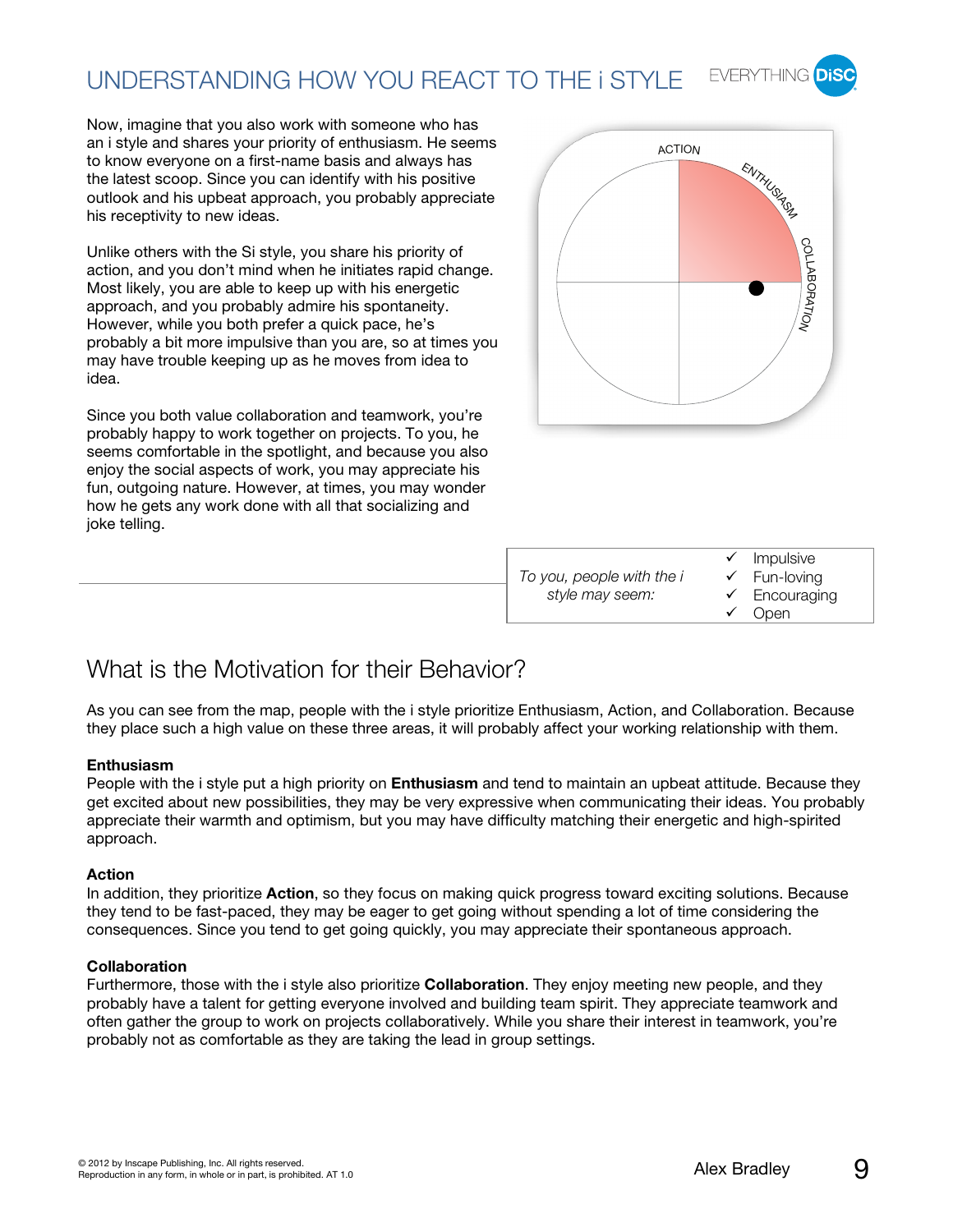#### UNDERSTANDING HOW YOU REACT TO THE S STYLE EVERYTHING **DiS**

Now, let's imagine that you regularly interact with someone who has an S style and shares your desire to support the needs of others. To you, he seems accepting and easygoing, and you're never afraid to ask him a question because he's always patient and happy to help. You probably appreciate that he isn't worried about who gets the credit, and you may look forward to working with him on projects.

He is well-liked by everyone and can always be counted on to perform his job consistently. In fact, around the office he's often referred to as a "rock." However, because you don't always want to be the one who grabs the reins, you may sometimes wish he'd step up and take action more quickly.

Because you share his interest in getting everyone involved, you probably appreciate his team-player attitude and concern for others. However, he tends to keep a somewhat lower profile than you, and when someone showers him with praise, he probably seems embarrassed. In response to this kind of recognition, he tends to say, "It's really not a big deal."



|                           | $\checkmark$ Caring        |
|---------------------------|----------------------------|
| To you, people with the S | $\checkmark$ Considerate   |
| style may seem:           | $\checkmark$ Gentle        |
|                           | $\checkmark$ Understanding |

### What is the Motivation for their Behavior?

As you can see from the map, people with the S style prioritize Support, Stability, and Collaboration. Because they place such a high value on these three areas, it will probably affect your working relationship with them.

#### **Support**

People with the S style place a high priority on providing **Support**. They tend to be good listeners, and as a result, they're often seen as patient and accommodating. They don't hesitate to help out when they can, and they value a warm and easygoing environment. You probably find it easy to relate to their laidback, helpful approach, and you're likely to join them in maintaining a friendly, open environment.

#### **Stability**

In addition, they prioritize **Stability**, so they often focus on maintaining a predictable, orderly environment. Since they tend to be cautious, they're probably methodical and avoid rapid change whenever possible. While you probably acknowledge the importance of assessing risks, you may be slightly more willing than they are to try new approaches.

#### **Collaboration**

Furthermore, people with the S style also prioritize **Collaboration**. They enjoy working with others in a trusting, warm environment, and they may go out of their way to make sure people feel included and accepted. Because you share this focus on friendly teamwork, the two of you may work together to maintain an open, receptive atmosphere.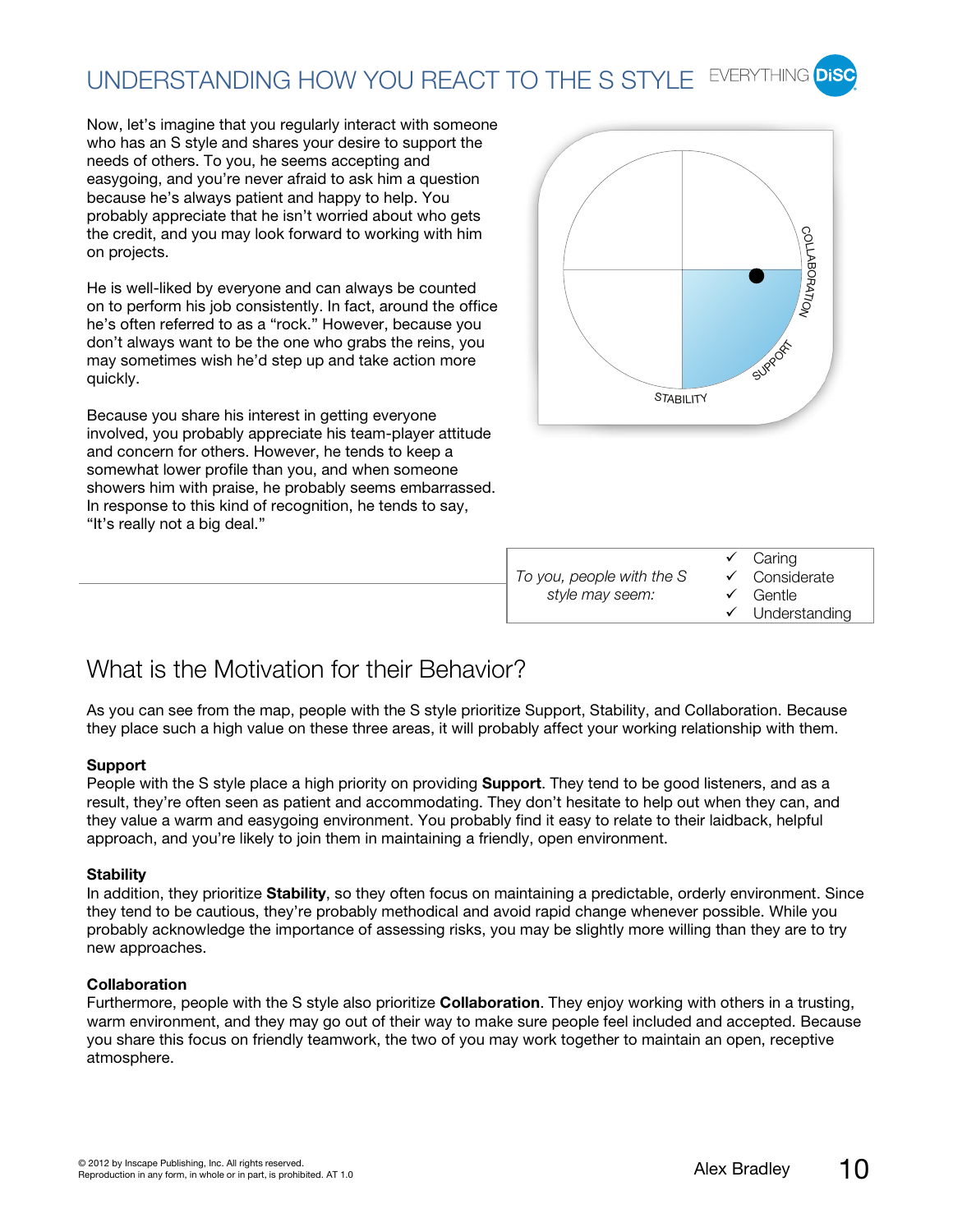# UNDERSTANDING HOW YOU REACT TO THE C STYLE EVERYTHING DISC

Imagine that you regularly interact with someone who has a C style and shares your priority of accuracy, an unexpected characteristic for someone with the Si style. Because she's so focused on precision and quality, she tends to hole up in her office for long stretches of time, checking her work two or three times before being satisfied, and you probably respect her dedication to getting things done right. Still, she's not highly sociable, and you may have trouble relating to her reserved approach.

To you, this colleague often seems impersonal and serious. She wants a stable environment where she can ensure reliable outcomes, and she is not as interested as you are in making sure everyone is included. As a result, her self-contained approach may seem cold to you.

Furthermore, while you're likely to be easygoing and agreeable, she doesn't hesitate to ask a lot of skeptical questions. You may think that her tendency to challenge other people's opinions is unfriendly. And because she seems so questioning and impersonal, you may find it a bit uncomfortable to collaborate with her. Still, you can trust that when she commits to something, she will follow through.



|                           | $\checkmark$ Private    |
|---------------------------|-------------------------|
| To you, people with the C | $\checkmark$ Methodical |
| style may seem:           | $\checkmark$ Skeptical  |
|                           | $\checkmark$ Precise    |

### What is the Motivation for their Behavior?

As you can see from the map, people with the C style prioritize Accuracy, Stability, and Challenge. Because they place such a high value on these three areas, it will probably affect your working relationship with them.

#### **Accuracy**

People with the C style place a high priority on **Accuracy**. Because they want to ensure superior results, they tend to analyze options rationally and separate emotions from facts. They value being precise, and as result, they will often ask in-depth or skeptical questions. Although you share their emphasis on creating sound solutions, you may find it hard to relate to their detached approach.

#### **Stability**

In addition, they prioritize **Stability**. Because they tend to value follow-through and restraint, they're uncomfortable with quick or risky decisions and prefer to take time to make an informed choice. They tend to analyze all the options, and they often make decisions that promise predictable outcomes. Because you tend to strike a balance between speed and caution, you may understand their preference to avoid rushing into things.

#### **Challenge**

Furthermore, people with the C style also prioritize **Challenge**. In their quest to find the most streamlined or productive method of completing their tasks, they may openly question ideas and point out flaws that others may have missed. Since you tend to take a more accepting approach, you may find it hard to relate to their skepticism, which seems likely to harm team unity.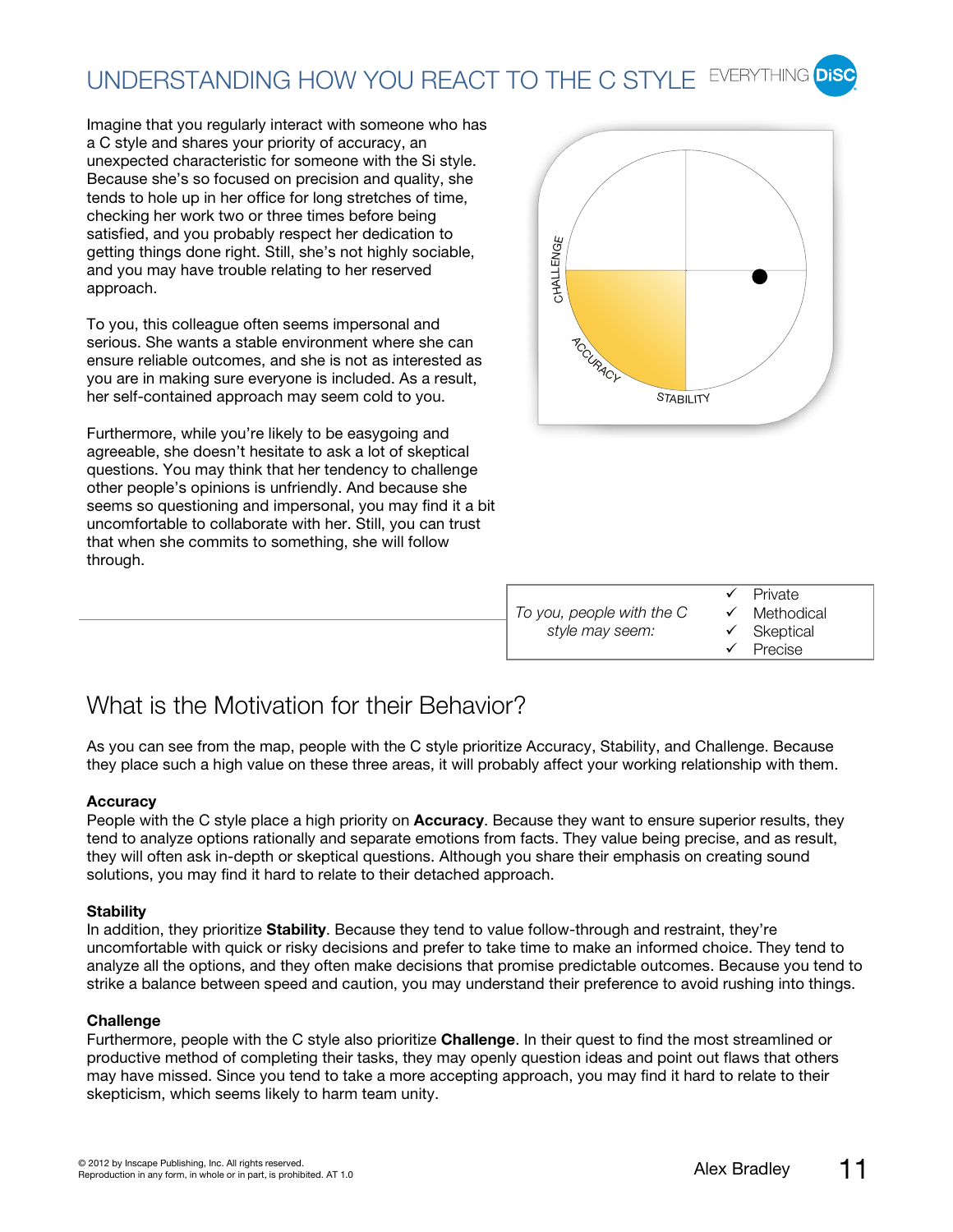

# STRATEGIES TO INCREASE YOUR EFFECTIVENESS WITH THE D STYLE

### When Trying to Connect

Alex, people with the D style like to get right to the point, and this might affect the way you relate to one another. They're probably willing to be blunt in the interest of making rapid progress. You're more likely to be tactful and agreeable, and you may prioritize collaboration over the bottom-line results they want. As a result, you may be intimidated by their frank approach, while they may become frustrated if you focus more on including everyone than on getting things done.

Therefore, when trying to connect with people who have the D style, consider the following strategies:

- Move quickly to focus the discussion on the topic at hand.
- Refrain from taking their bluntness personally.
- Talk to them about the benefits of including others' ideas, but focus on bottom-line results.

### When Problems Need to be Solved



People with the D style make quick, firm decisions in order to make progress and keep moving. Unlike others with the Si style, you also prioritize action, so you can identify with their desire to solve problems rapidly. However, you also seek team harmony, and they may become frustrated if your collaborative approach seems to stall out the process. In turn, you may see their focus on immediate answers over people's needs as shortsighted, but you may hesitate to speak up when faced with their forceful presence.

Therefore, when solving problems with people who have the D style, consider the following strategies:

- **Balance your emphasis on other people's feelings with finding workable answers.**
- Show them how considering a plan's effect on other people can bring better results.
- Speak up to make sure you have a voice in the solution and emphasize your shared to desire to act quickly.

### When Things Get Tense

Because you prioritize harmonious relationships, you're less likely than your "D" coworkers to challenge ideas and address issues directly. They can become competitive in conflict, and they may even become argumentative at times. On the other hand, you tend to keep a low profile, and when confronted, you may simply give in to keep the peace. As a result, they may assume that an issue is resolved when you still have bitterness or hurt feelings simmering beneath the surface.

Therefore, when things get tense with people who have the D style, consider the following strategies:

- Be aware that hiding your true feelings could be more harmful in the long run than speaking candidly.
- Avoid giving in just to restore harmony.
- Speak up to make sure that your needs are considered.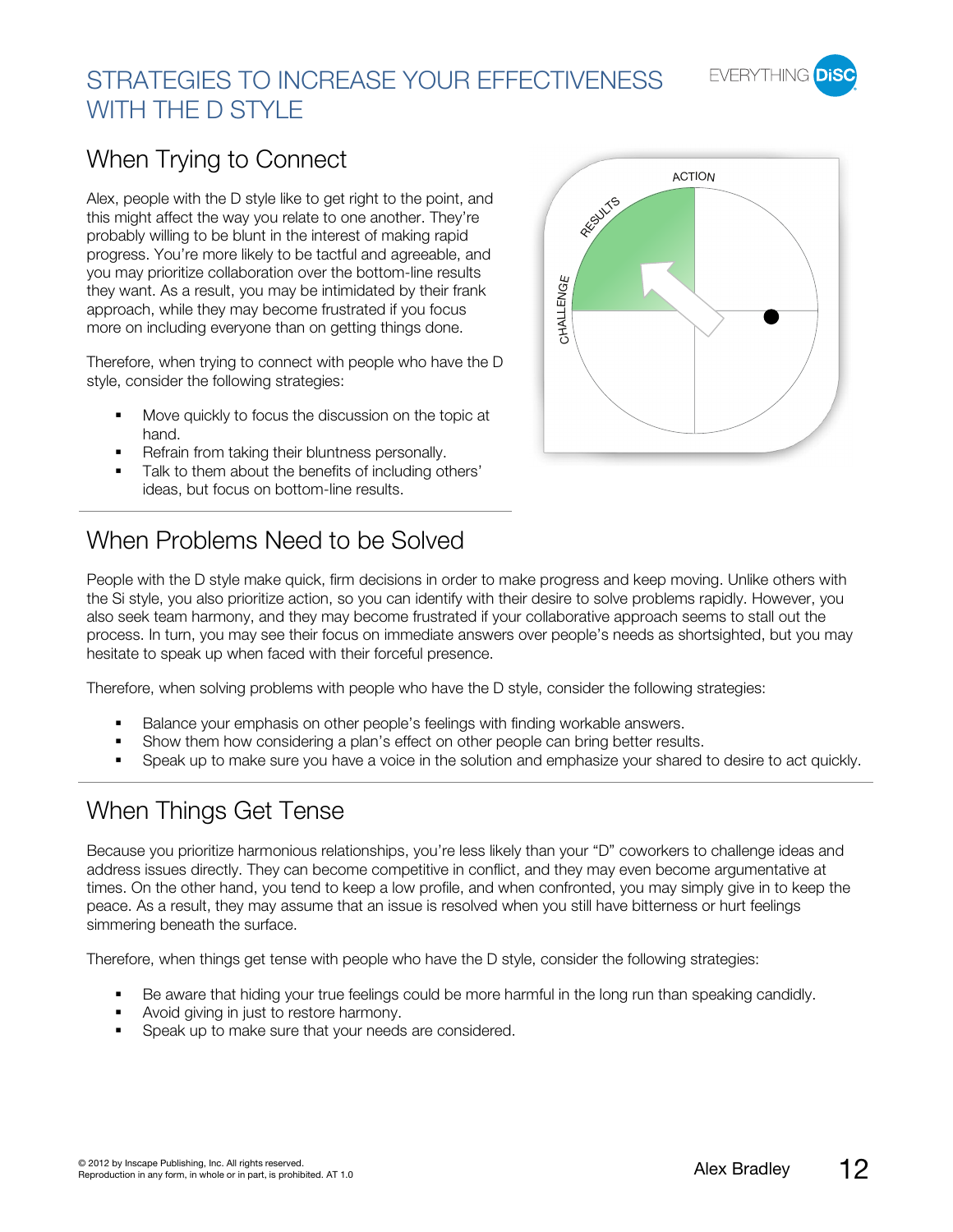

# STRATEGIES TO INCREASE YOUR EFFECTIVENESS WITH THE **i STYLE**

### When Trying to Connect

Because people with the i style are extremely outgoing, Alex, they prioritize working collaboratively like you do. However, they may be more sociable and adventurous than you are, and you may pull back a bit if you feel overwhelmed by their energy. And, while they're probably eager to embrace exciting changes, you tend to hold off if you think their ideas could have negative consequences for other people on the team.

Therefore, when trying to connect with people who have the i style, consider the following strategies:

- **Let them know that you appreciate teamwork as** much as they do.
- **Speak up when you're concerned about how plans** affect other people.
- Recognize the value of their enthusiasm and high energy.

# When Problems Need to be Solved

People with the i style like to dive right in and move quickly, and unlike others with the Si style, you also prioritize action and want to progress rapidly toward a solution. Your "i" coworkers also rely heavily on intuition, and you both tend to be optimistic when confronting a problem. For this reason, you may occasionally gloss over potential issues or make unrealistic assumptions that rely on best-case scenarios.

Therefore, when solving problems with people who have the i style, consider the following strategies:

- **Temper your shared optimism by considering all potential issues.**
- Show them that you're open to creative solutions.
- Capitalize on your shared energy, but avoid going along with their ideas just to make them happy.

### When Things Get Tense

Because people with the i style want to maintain friendly relationships, they share your tendency to initially gloss over differences. However, they're so focused on being heard that they're more likely to become emotional and lash out when confronted. Since you probably take a more diplomatic approach, you may simply give in to avoid negative feelings. As a result, you may fail to resolve the conflict and allow your resentment to build beneath the surface.

Therefore, when things get tense with people who have the i style, consider the following strategies:

- Acknowledge the importance of everyone's feelings, but don't sidestep the issues.
- Avoid concealing your own needs, as this can cause your resentment to emerge later.
- Let them know that working through the disagreement will help you maintain a good relationship down the road.

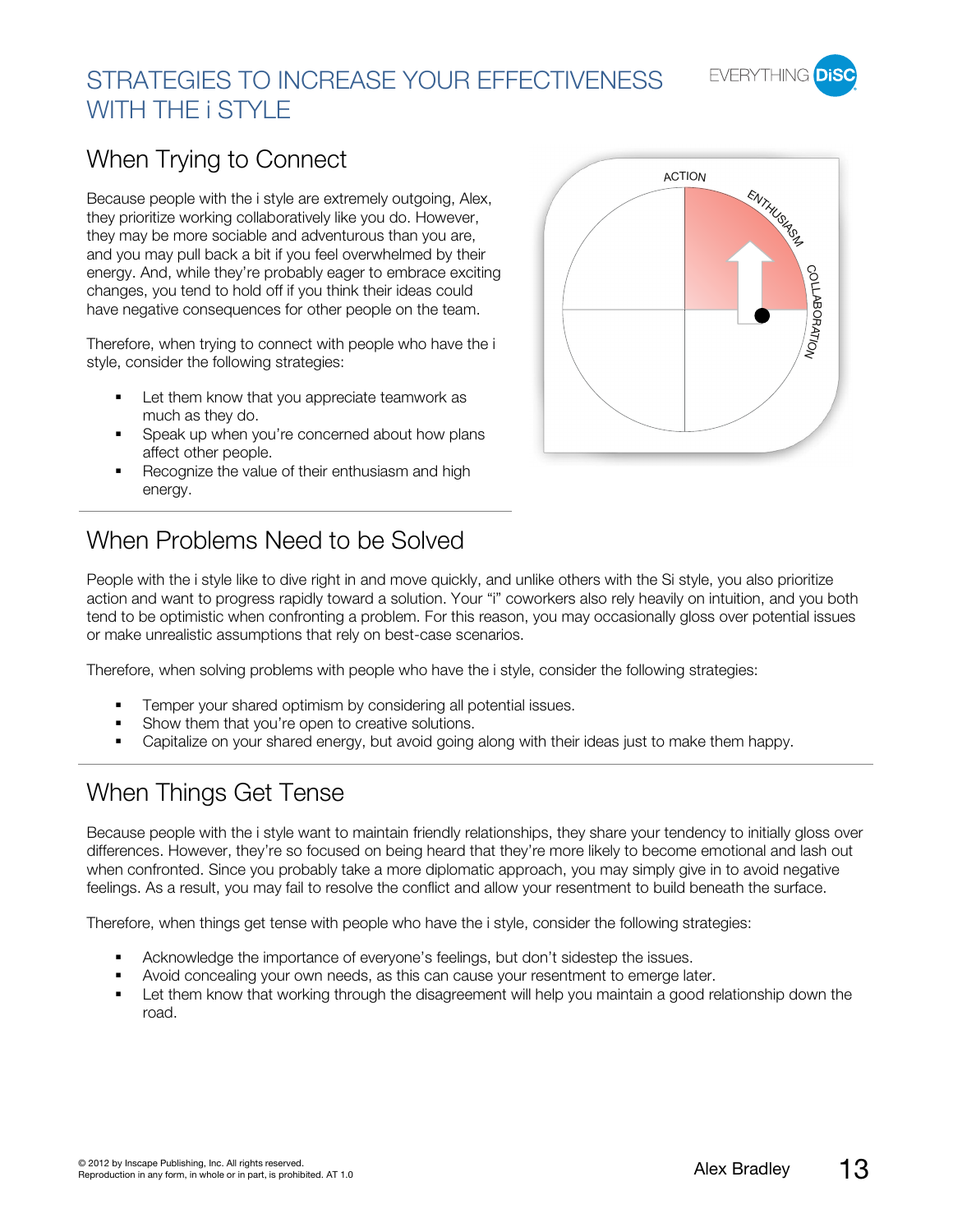

### When Trying to Connect

People with the S style value cooperation and friendly interaction, Alex, and this might affect the way you relate to one another. Like them, you prioritize collaboration and seek group harmony. However, the two of you may be so considerate that neither of you speaks up about your own needs. In addition, since they share your easygoing, accepting approach, you both may overlook challenges that are holding you back.

Therefore, when trying to connect with people who have the S style, consider the following strategies:

- Share what you're really thinking and let them know that you genuinely want to hear their opinions.
- Encourage each other to stretch outside of your comfort zones and take on new challenges.
- Work collaboratively with them, but don't let your shared trust allow you to overlook potential problems.



# When Problems Need to be Solved

While you may not be quite as cautious as people with the S style are, you're almost as likely as they are to avoid quick decisions when it comes to solving problems. This is probably especially true when you're contemplating rapid change that might affect people around you. As a result, situations may go on for too long without resolution. In addition, since neither of you is prone to considering bold options, you may wind up choosing predictable or tired solutions.

Therefore, when solving problems with people who have the S style, consider the following strategies:

- Agree on a reasonable decision-making timeline to avoid putting off difficult decisions.
- Acknowledge the risks, but remember that daring ideas sometimes lead to better results.
- Avoid joining them in excessive concern over how the decision will affect other people.

### When Things Get Tense

Because people with the S style want to support others, they avoid rocking the boat and upsetting the people around them. You're both reluctant to cause distress, so you may neglect to address problems head-on. While open conflict between the two of you is probably rare, your shared desire to regain harmony and keep everyone happy may cause you to sweep problems under the rug, which can cause bad feelings to intensify.

Therefore, when things get tense with people who have the S style, consider the following strategies:

- Voice your opinions directly rather than tiptoeing around issues.
- **Express concern for their feelings and show a desire to resolve the conflict quickly but thoroughly.**
- Encourage them to speak up, as they may mask their true feelings.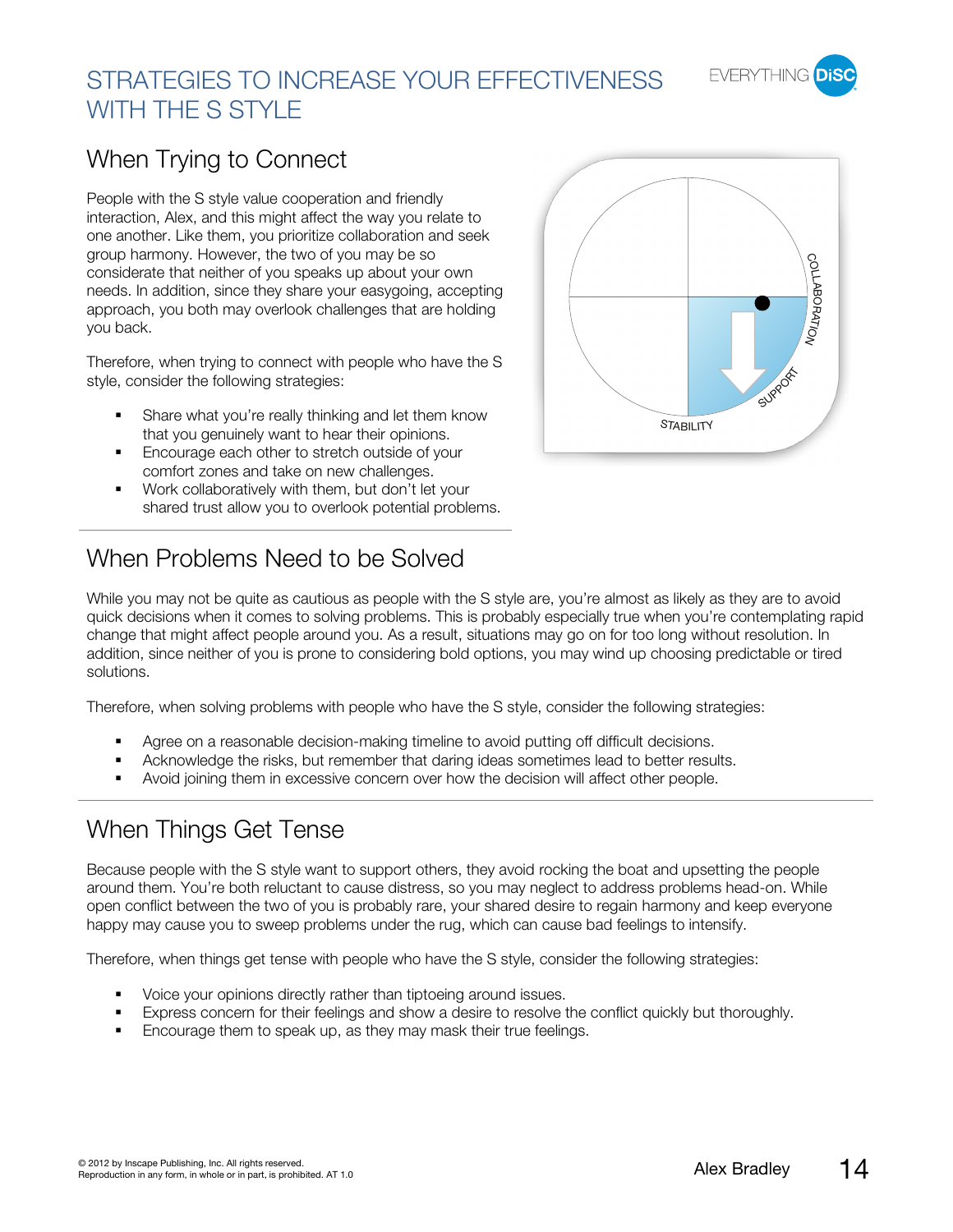

# STRATEGIES TO INCREASE YOUR EFFECTIVENESS WITH THE C STYLE

# When Trying to Connect

Alex, people with the C style would often rather focus on facts than feelings, and this might affect the way you relate to one another. While it's unexpected for someone with the Si style, you share their priority on accuracy, and they probably appreciate your focus on precision. However, because they tend to be reserved and skeptical, they may see your trusting, open nature as naïve or counterproductive, while you may find their questioning nature to be a bit cold.

Therefore, when trying to connect with people who have the C style, consider the following strategies:

- Avoid asking them personal questions, and don't take their detachment personally.
- Respect their preference to work independently.
- Highlight your shared desire for accuracy by focusing on the facts.

# When Problems Need to be Solved

When it comes to solving problems, your "C" coworkers want to thoroughly consider all the consequences before making a decision. Because you're probably concerned about how plans might affect other people, you may postpone decisions until you're sure everyone buys in. As a result, the two of you may get bogged down in the problem-solving process. At the same time, you may see their skepticism as rather cold, and they may find you too willing to dismiss the facts to keep people happy.

Therefore, when solving problems with people who have the C style, consider the following strategies:

- Consider looking to external systems or people to provide the urgency needed for the two of you to finalize plans.
- Avoid getting so caught up in keeping everyone happy that you discount more pragmatic ideas.
- Back up your ideas with evidence.

### When Things Get Tense

Because people with the C style often view conflict as a disagreement over who is correct, they usually avoid direct aggression and focus on challenging the reasoning behind an argument. If emotions run high, however, they're likely to withdraw. Because you prefer to avoid confrontations and may even give in or neglect to assert your own needs, the two of you may allow the conflict to simmer beneath the surface.

Therefore, when things get tense with people who have the C style, consider the following strategies:

- Address the issues rather than hoping the conflict will work itself out.
- State your position objectively and give them time to present their side.
- Avoid emotional displays, since this makes them uncomfortable and more likely to retreat.



**EVERYTHING**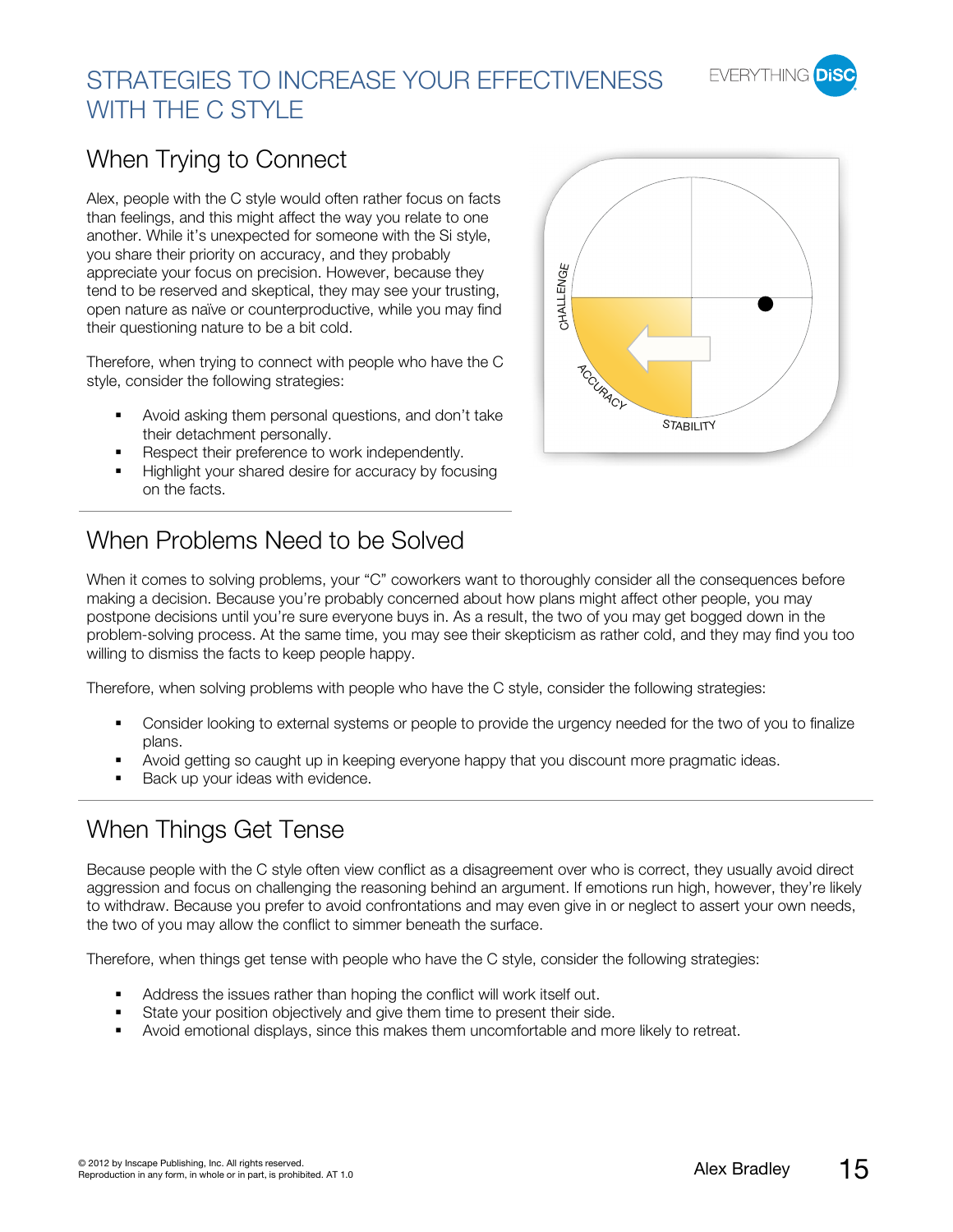

### SUMMARY: INCREASING YOUR WORKPLACE EFFECTIVENESS

Alex, given everything you've learned about your style, what follows are **three key strategies** that might help you work more effectively with all the people in your workplace.

Acknowledge Problems Rather Than Glossing Them Over 1

> You probably prefer to keep an upbeat attitude and look at the bright side of things. But because you tend to skim over problems rather than facing them head-on, you may allow small issues to become more serious than they need to be. Remember that responding quickly with a direct approach can help prevent unpleasant consequences.

- **•** Confront potential issues with others right away so they don't turn into even bigger problems.
- Work to strike a balance between being optimistic and being realistic.



### 2 Focus on Follow-Through

Because you tend to be optimistic and agreeable, you may commit to more tasks than you have the time to complete. When you aren't realistic about what you're capable of, you may end up making promises that you can't keep, and this can have a negative impact on workplace relationships. Remember that people will appreciate your efforts to set realistic expectations, even if you have to tell them "no" at times.

- Set reasonable goals that you'll be able to deliver on.
- **-** Remind yourself that others will have to carry your weight if you bite off more than you can chew.

### 3 Be Firm and Stand Your Ground

You may find it hard to take a firm stance when you feel you're being pressured to take a different direction. As you've probably discovered, a lot of people are willing to push their plans on someone who they think will give in. If you continually back off from your own ideas too easily, people might assume you're generally indifferent, and they may have less regard for your preferences in the future.

- Remind yourself that just because others are confident doesn't mean their ideas are better than yours.
- Consider the long-term consequences of letting your ideas be stifled.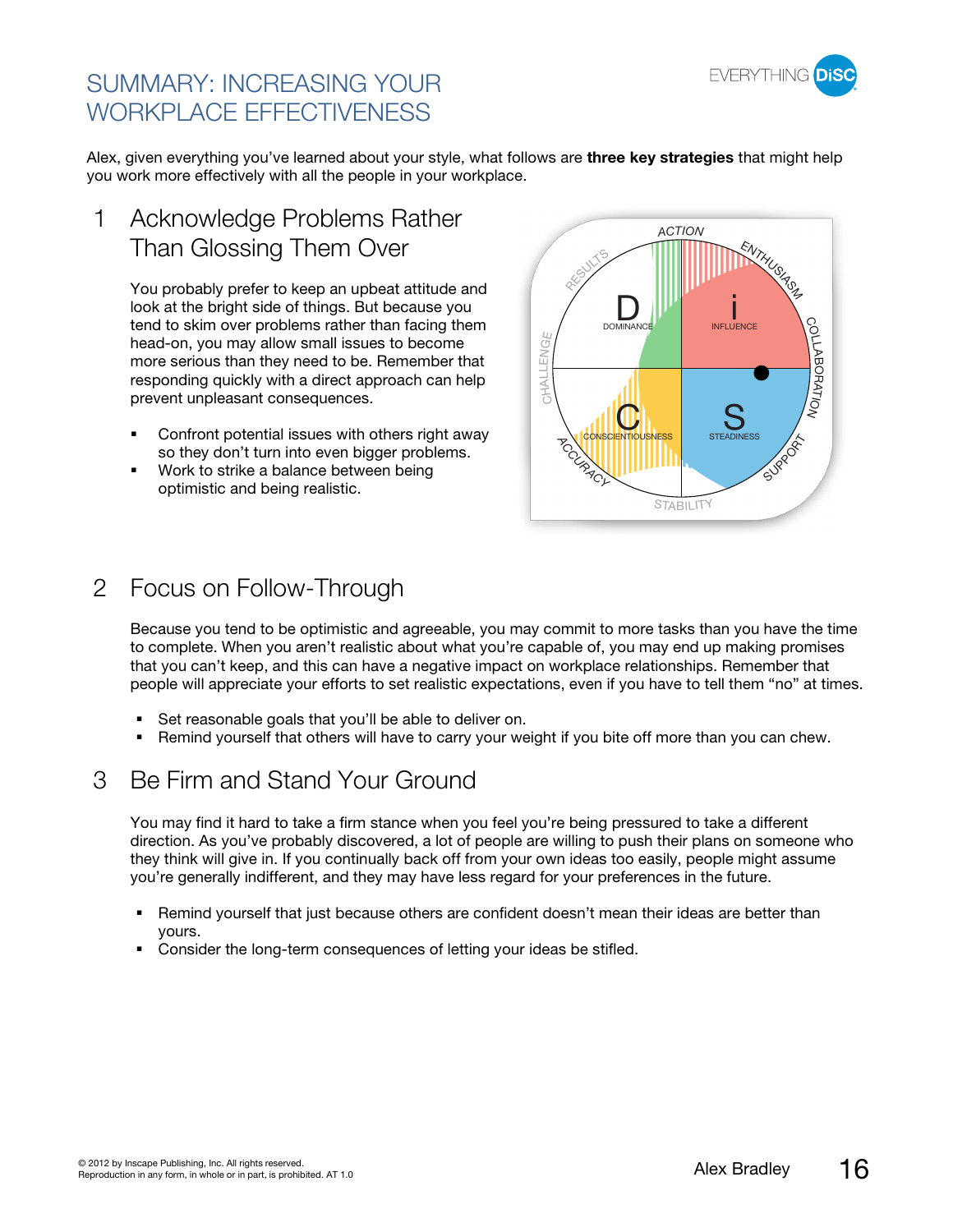### PERSONALIZED STYLE INDEX: THE D STYLES





# **Challenge Results**

D Style

**Results** Action

Goals: Independence, personal accomplishment

Judges others by: Competence, common sense

Influences others by: High standards, determination

Overuses: Bluntness; sarcastic or condescending attitude

Under pressure: Becomes overly critical

Fears: Failure to achieve their standards

Accuracy Would increase effectiveness through: Warmth, tactful communication

Alex, people with the DC style prioritize Challenge, so they want to explore all options and make sure that the best possible methods are used. As a result, they may be very questioning and skeptical of other people's ideas. You aren't as questioning as they are, so you may have trouble relating to their challenging approach.

In addition, they also prioritize Results, so they're often very direct and straightforward. When they're focused on the bottom line, they may overlook the feelings of others. You may have trouble relating to what you see as an excessive drive for results.

Finally, those with the DC style also prioritize Accuracy. Because they want to control the quality of their work, they prefer to work independently, and they may focus on separating emotions from facts. Since you also like to maintain high standards, you can probably relate to their objective, analytical approach.

People with the D style are strong-willed individuals who prioritize Results. Because they want to make their mark, they constantly look for new challenges and opportunities. You may find their competiveness difficult to relate to, but they're naturally determined to push to succeed.

In addition, they also prioritize Action, so they often focus on achieving their goals quickly and forcefully. Since they tend to be very fast-paced, they like it when people cut to the chase. Since you also like to move quickly, you probably have little trouble relating to their bold style.

Furthermore, those with the D style also prioritize Challenge. Because they want to control outcomes, they're often questioning and independentminded. Since you prefer to cultivate friendly relationships with others, you may have trouble relating to their sometimes challenging approach.

**Goals:** Bottom-line results, victory

**Judges others by:** Ability to achieve results

**Influences others by:** Assertiveness, insistence, competition

**Overuses:** The need to win, resulting in win/lose situations

**Under pressure:** Becomes impatient and demanding

**Fears:** Being taken advantage of, appearing weak

Challenge **Would increase effectiveness through:** Patience, empathy

> **Goals:** Quick action, new opportunities

**Judges others by:** Confidence, influence

**Influences others by:** Charm, bold action

**Overuses:** Impatience, egotism, manipulation

**Under pressure:** Becomes aggressive, overpowers others

**Fears:** Loss of power

**Would increase effectiveness through:** Patience, humility, consideration of others' ideas

People with the Di style prioritize Action, and they probably come across as adventurous and bold. Because they grow bored easily, these individuals often seek out unique assignments and leadership positions. Since you also like to maintain a fast pace, you can probably relate well to their high-energy approach to work.

In addition, they also prioritize Results, so they often work to accomplish their goals rapidly. While they are competitive, they can also use charm to persuade others to help them succeed. You may think they are too focused on results.

Finally, those with the Di style also prioritize Enthusiasm, so they may come across as charming and fun because of their high energy. They probably use their excitement to inspire others and to create a lively environment. Because you also tend to be positive and expressive, you probably appreciate their dynamic approach.



Action **Results** Enthusiasm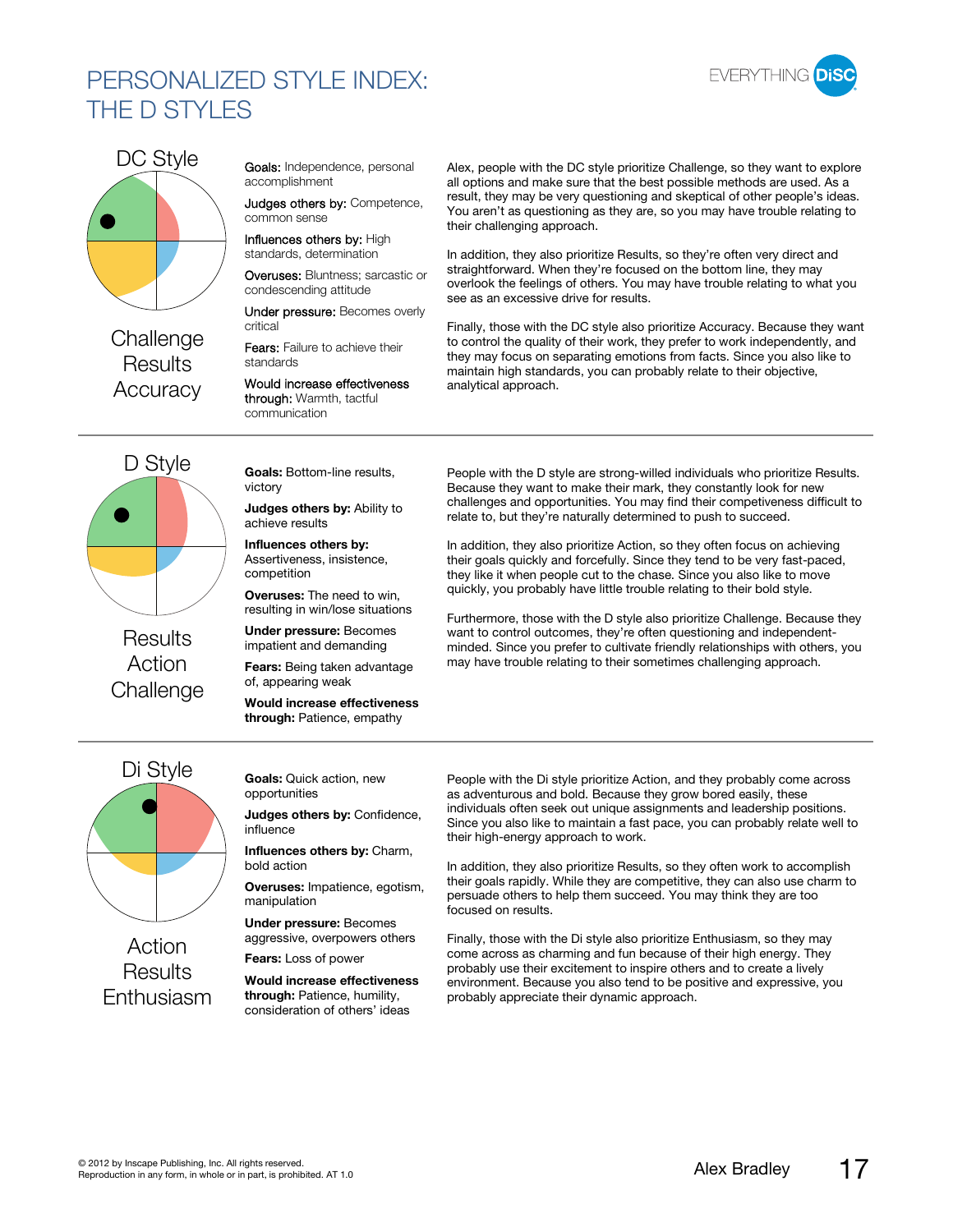### PERSONALIZED STYLE INDEX: THE **i STYLES**





Action Enthusiasm **Results** 

**Goals:** Exciting breakthroughs **Judges others by:** Ability to

think creatively, charisma **Influences others by:** Boldness,

passion **Overuses:** Impulsiveness, outspokenness

**Under pressure:** Becomes impulsive, lashes out at others

**Fears:** Fixed environments, loss of approval or attention

**Would increase effectiveness through:** Focusing on the details, patience, listening to others

Alex, people with the iD style prioritize Action, so they tend to focus on moving toward their goals quickly. They like to maintain a fast pace, and they're probably comfortable making decisions on the fly. Because you share their active pace, you may join them in working to create momentum.

In addition, they also prioritize Enthusiasm, and they may come across as high-energy people who like to rally others around a common goal. Most likely, they maintain an upbeat attitude and bring a genuine optimism to their work. You also tend to express yourself and stay positive, so you may appreciate their tendency to get people excited about ideas.

Furthermore, those with the iD style also prioritize Results, so they may come across as ambitious and goal-oriented. Most likely, they enjoy leveraging relationships to achieve new accomplishments. To you, it may seem that their quest for results overlooks other important factors.

i Style Enthusiasm Action

**Goals:** Popularity, approval, excitement

**Judges others by:** Openness, social skills, enthusiasm

**Influences others by:** Charm, optimism, energy

**Overuses:** Optimism, praise

**Under pressure:** Becomes disorganized, gets overly expressive

**Fears:** Rejection, not being heard

Collaboration **Would increase effectiveness through:** Being more objective, following through on tasks

People with the i style put a high priority on Enthusiasm and tend to maintain an upbeat attitude. They get excited about new possibilities, and they may be very expressive when communicating their ideas. You probably appreciate their warmth and optimism, but you may have difficulty matching their energetic and high-spirited approach.

In addition, they prioritize Action, so they often focus on making quick progress toward exciting solutions. Since they tend to be fast-paced, they may be eager to get going without spending a lot of time considering the consequences. Since you tend to get going quickly, you may appreciate their spontaneous approach.

Furthermore, those with the i style also value Collaboration. They usually enjoy meeting new people, and they may have a talent for getting everyone involved and building team spirit. While you share their interest in teamwork, you're probably not as comfortable as they are taking the lead in group settings.

iS Style

Collaboration Enthusiasm

#### **Goals:** Friendship

**Judges others by:** Ability to see good in others, warmth

**Influences others by:** Agreeableness, empathy

**Overuses:** Patience with others, indirect approaches

**Under pressure:** Takes criticism personally, avoids conflict

**Fears:** Pressuring others, being disliked

Support **Would increase effectiveness through:** Acknowledging others' flaws, confronting problems

People with the iS style prioritize Collaboration, so they enjoy teaming up with others as much as possible. Because they want everyone to feel included, they tend to spend time and energy getting people involved. Since you share their desire to work with others, you may be just as eager as they are to turn tasks into group projects.

In addition, they also prioritize Enthusiasm, and they're likely to bring a positive attitude to their work and relationships. They're light-hearted and encouraging, and they often like to spread their optimistic spirit to others. Because you share their positive outlook, you probably find it easy to relate to their happy-go-lucky approach.

Furthermore, those with the iS style also value Support, so they tend to be flexible people who want what's best for the group. When others struggle, they tend to show concern and offer uncritical support. Since you share their desire to help others, you can probably relate to their patient, accepting approach.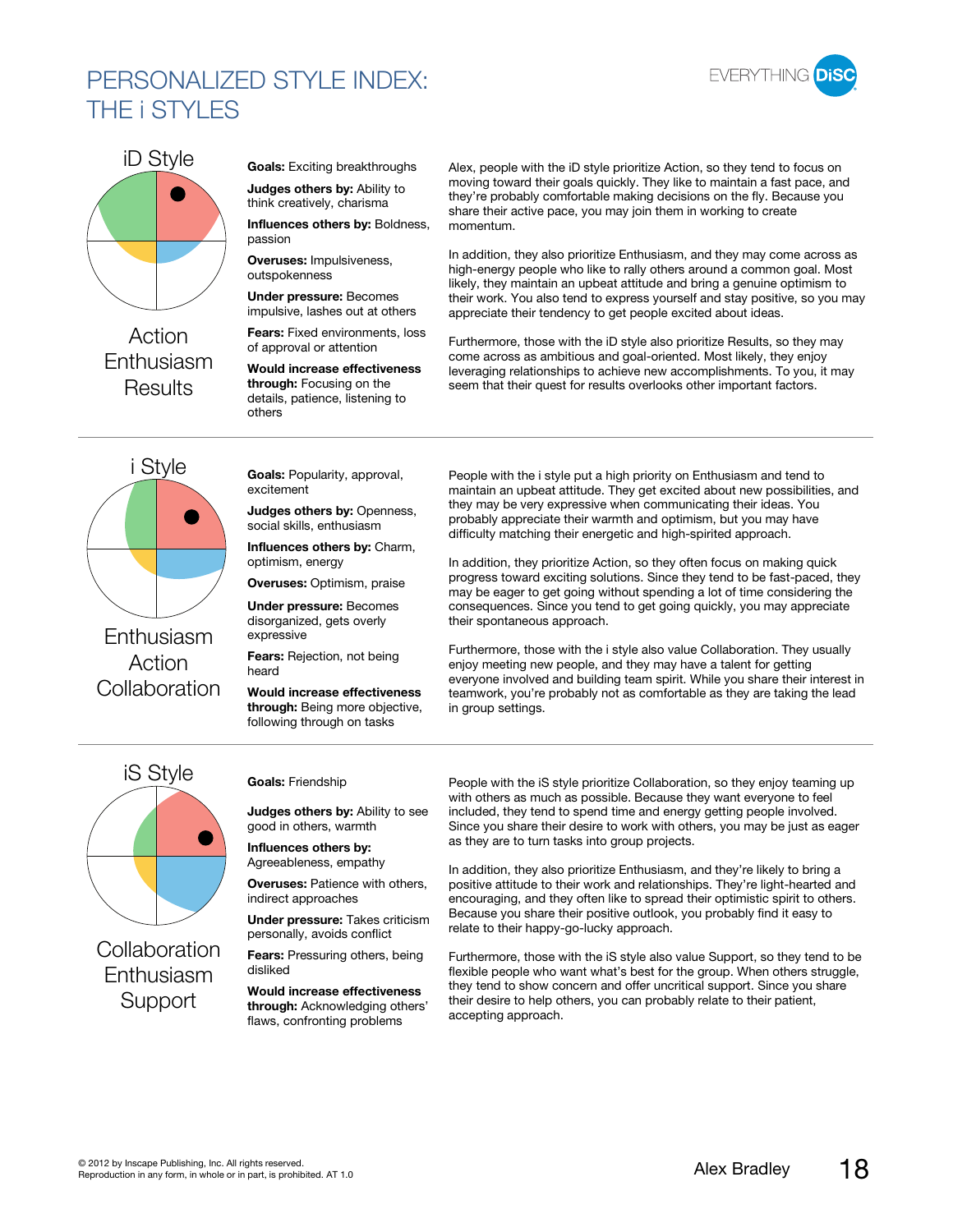### PERSONALIZED STYLE INDEX: THE S STYLES





**Collaboration Support** 

**Goals:** Acceptance, close relationships

**Judges others by:** Receptivity to others, approachability

**Influences others by:** Showing empathy, being patient

**Overuses:** Kindness, personal connections

**Under pressure:** Avoids conflict, tries to make everyone happy

**Fears:** Being forced to pressure others, facing aggression

Enthusiasm **Would increase effectiveness through:** Saying "no" if necessary, addressing issues

Alex, people with the Si style prioritize Collaboration, and they like to involve others in making decisions. Most likely, they try to build team spirit and are less concerned with individual accomplishment. Because you share their tendency to work collaboratively, you probably appreciate their desire for team unity.

In addition, they also prioritize Support, so they tend to place a high importance on the needs of others. Because they have an accommodating nature, they're often willing to set aside their own opinions and needs to help others. Since you probably share their interest in people's feelings, you may find it easy to relate to their tendency to look out for others.

Furthermore, those with the Si style also value Enthusiasm, and they usually come across as cheerful. They tend to see the positive in most situations, and they're encouraging of other people's ideas. Most likely, you can relate well to their upbeat approach.

S Style

**Support Stability** Collaboration **Would increase effectiveness** 

**Goals:** Harmony, stability

**Judges others by:** Dependability, sincerity

**Influences others by:** Accommodating others, consistent performance

**Overuses:** Modesty, passive resistance, compromise

**Under pressure:** Gives in, avoids revealing true opinions

**Fears:** Letting people down, rapid change

**through:** Displaying selfconfidence, revealing true feelings

People with the S style place a high value on providing Support. They tend to be good listeners, and as a result they're often seen as patient and accommodating. You probably find it easy to relate to their laidback, helpful approach, and you're likely to join them in maintaining a friendly, open environment.

In addition, they also prioritize Stability, so they often focus on maintaining a predictable, orderly environment. Since they tend to be cautious, they may use a methodical pace and avoid rapid change whenever possible. While you probably acknowledge the importance of assessing risks, you may be slightly more willing than they are to try new approaches.

Furthermore, people with the S style also prioritize Collaboration. Because they value a trusting, warm environment, they may go out of their way to make sure people feel included and accepted. Because you share this focus on friendly teamwork, the two of you may work together to maintain an open, receptive atmosphere.



**Stability Support** Accuracy **Goals:** Calm environment, fixed objectives, steady progress

**Judges others by:** Reliability, realistic outlook, even temperament

**Influences others by:** Diplomacy, self-control, consistency

**Overuses:** Willingness to let others lead, humility

**Under pressure:** Becomes inflexible, hinders spontaneity, complies

**Fears:** Time pressure, uncertainty, chaos

**Would increase effectiveness through:** Initiating change, speaking up

People with the SC style place a high priority on Stability and attaining consistent outcomes. Because they tend to be cautious, they may prefer to work in a predictable environment that won't bring a lot of surprises. Since you're probably willing to take risks, you may find it hard to relate to their focus on safe, dependable outcomes.

In addition, they also prioritize Support, so they tend to be accommodating and willing to forfeit their own needs and preferences when necessary. Most likely, they're usually patient and diplomatic, and they aren't likely to become overly emotional when pushed. Because you share a willingness to help others, you probably find it easy to relate to their patient, obliging approach.

Furthermore, those with the SC style also value Accuracy. They tend to work systematically to produce quality work and effective solutions, and they may be fairly analytical at times. You probably relate well to their interest in producing solid, error-free work.